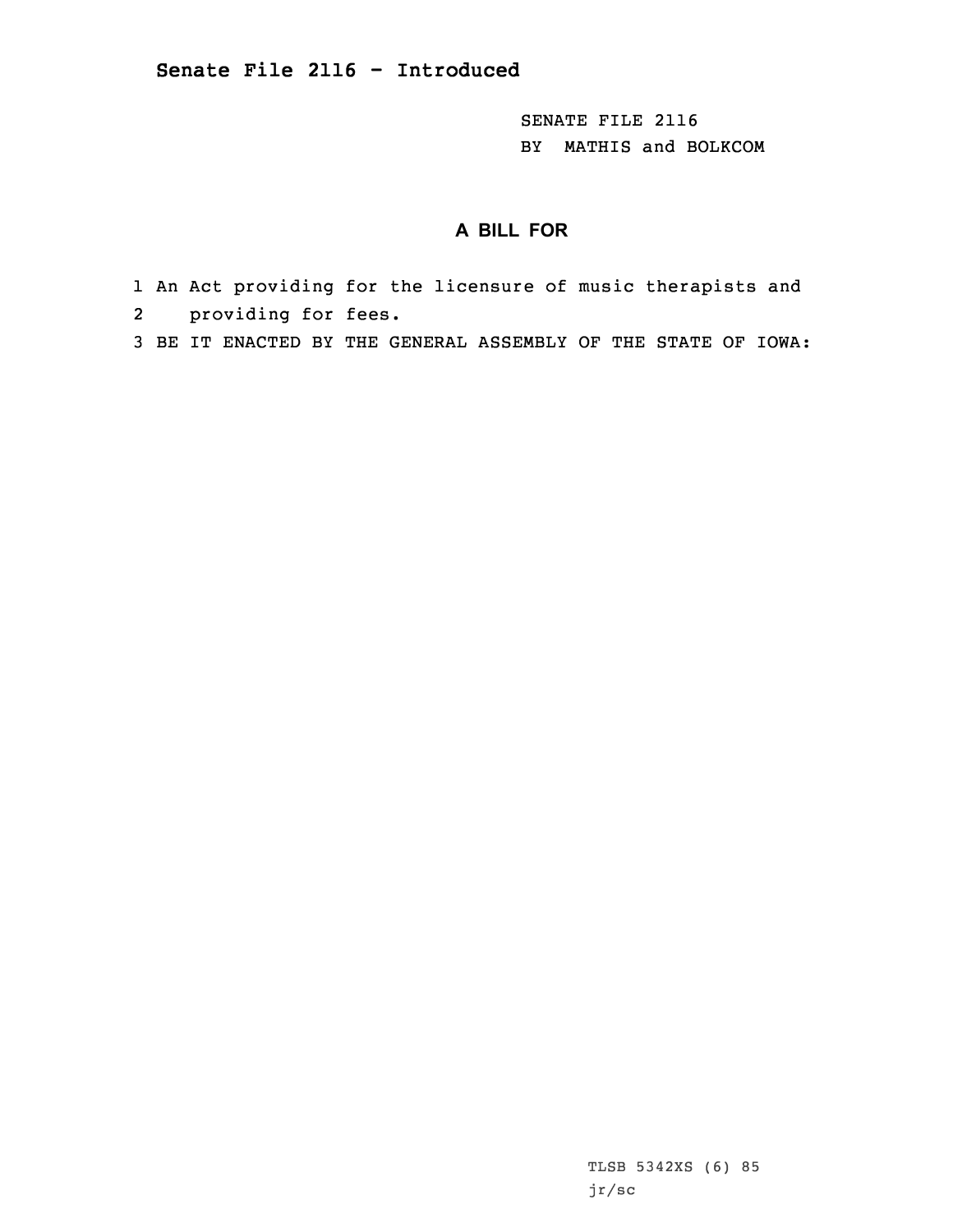1Section 1. Section 135.11, subsection 14, Code 2014, is 2 amended to read as follows:

3 14. Administer chapters 125, 136A, 136C, 139A, 142, 142A, 4 144, <del>and</del> 147A, and 154G.

5 Sec. 2. Section 147.1, subsections 3 and 6, Code 2014, are 6 amended to read as follows:

 3. *"Licensed"* or *"certified"*, when applied to <sup>a</sup> physician and surgeon, podiatric physician, osteopathic physician and surgeon, physician assistant, psychologist, chiropractor, nurse, dentist, dental hygienist, dental assistant, optometrist, speech pathologist, audiologist, pharmacist, physical therapist, physical therapist assistant, occupational therapist, occupational therapy assistant, orthotist, prosthetist, pedorthist, respiratory care practitioner, practitioner of cosmetology arts and sciences, practitioner of barbering, funeral director, dietitian, marital and family therapist, mental health counselor, social worker, massage therapist, athletic trainer, acupuncturist, nursing 19 home administrator, hearing aid dispenser,  $\Theta$ r sign language interpreter or transliterator, or music therapist means <sup>a</sup> person licensed under this subtitle.

22 6. *"Profession"* means medicine and surgery, podiatry, osteopathic medicine and surgery, practice as <sup>a</sup> physician assistant, psychology, chiropractic, nursing, dentistry, dental hygiene, dental assisting, optometry, speech pathology, audiology, pharmacy, physical therapy, physical therapist assisting, occupational therapy, occupational therapy assisting, respiratory care, cosmetology arts and sciences, barbering, mortuary science, marital and family therapy, mental health counseling, social work, dietetics, massage therapy, athletic training, acupuncture, nursing home administration, hearing aid dispensing, sign language interpreting or 33 transliterating, orthotics, prosthetics, or pedorthics, or music therapy.

35 Sec. 3. Section 147.2, subsection 1, Code 2014, is amended

-1-

LSB 5342XS (6) 85  $jr/sec$  1/11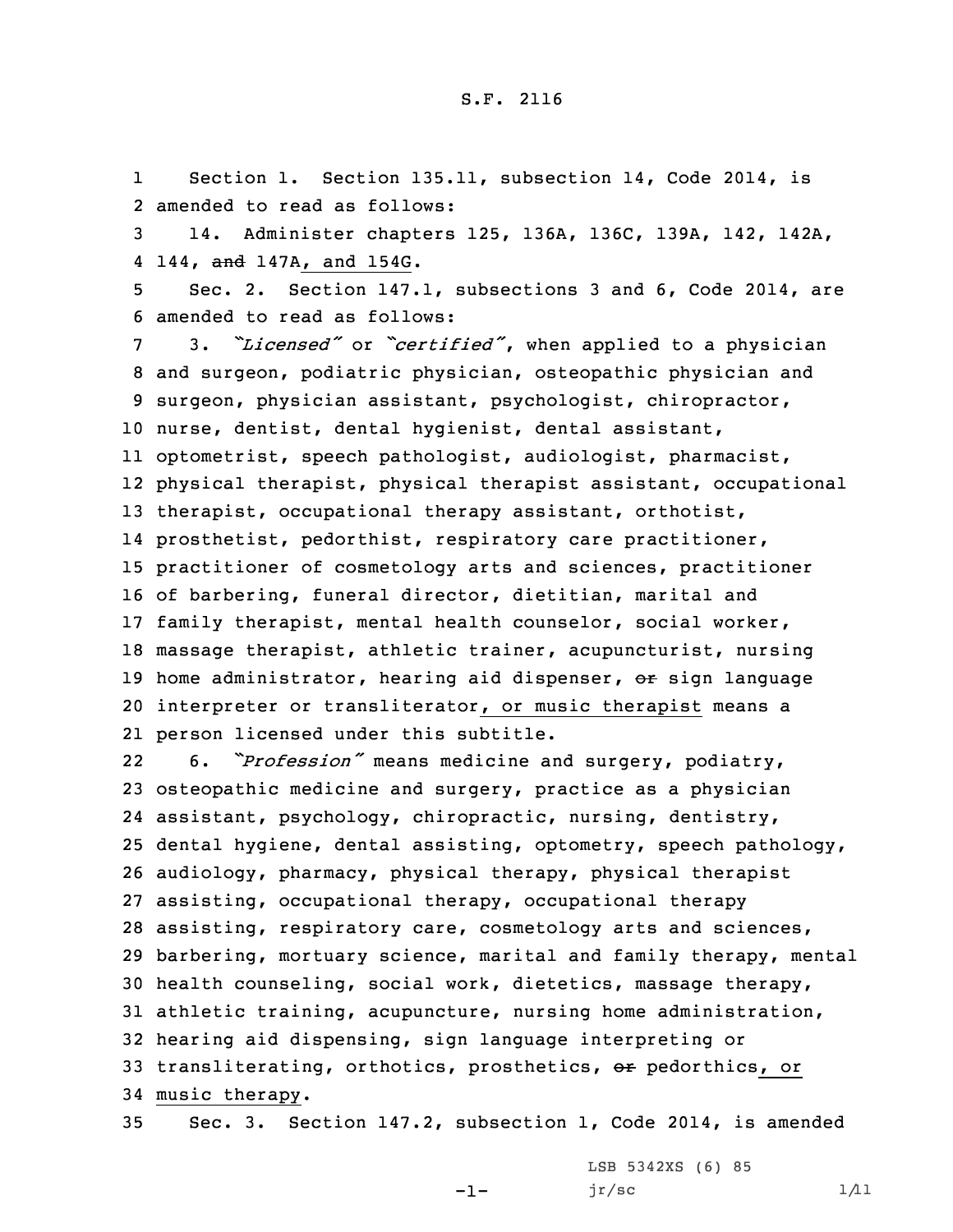1 to read as follows:

2 1. <sup>A</sup> person shall not engage in the practice of medicine and surgery, podiatry, osteopathic medicine and surgery, psychology, chiropractic, physical therapy, physical therapist assisting, nursing, dentistry, dental hygiene, dental assisting, optometry, speech pathology, audiology, occupational therapy, occupational therapy assisting, orthotics, prosthetics, pedorthics, respiratory care, pharmacy, cosmetology arts and sciences, barbering, social work, dietetics, marital and family therapy or mental health counseling, massage therapy, mortuary science, athletic training, acupuncture, nursing home administration, hearing aid 13 dispensing, or sign language interpreting or transliterating, or music therapy or shall not practice as <sup>a</sup> physician assistant, unless the person has obtained <sup>a</sup> license for that purpose from the board or other regulatory authority for the profession. Sec. 4. Section 147.13, Code 2014, is amended by adding the following new subsection:

20 NEW SUBSECTION. 25. For music therapy, the department of 21 public health.

22Sec. 5. NEW SECTION. **154G.1 Definitions.**

23 As used in this chapter, unless the context otherwise 24 requires:

<sup>25</sup> 1. *"Advisory board"* means the advisory board of music 26 therapy created in section 154G.6.

 2. *"Board certified music therapist"* means an individual who has completed the education and clinical training requirements established by the American music therapy association, has passed the certification board for music therapists certification examination or transitioned into board certification, and remains actively certified by the certification board for music therapists.

<sup>34</sup> 3. *"Department"* means the department of public health. <sup>35</sup> 4. *"Director"* means the director of the department of public

 $-2-$ 

LSB 5342XS (6) 85  $jr/sec$  2/11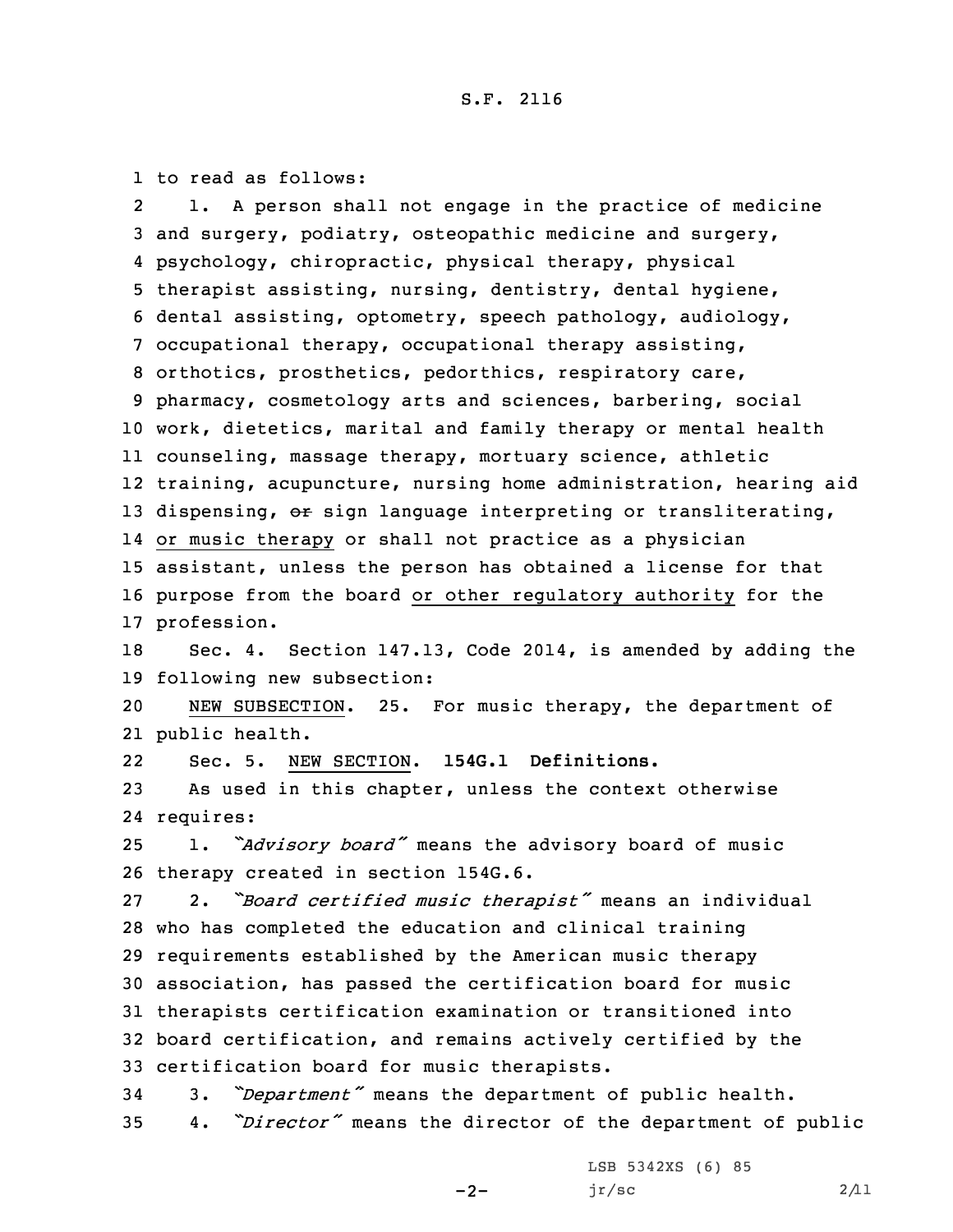1 health.

2 5. *"Music therapist"* means <sup>a</sup> person licensed to practice 3 music therapy pursuant to this chapter.

4 6. *"Music therapy"* means the clinical and evidence-based use of music interventions to accomplish individualized goals within <sup>a</sup> therapeutic relationship through an individualized music therapy treatment plan for the client that identifies the goals, objectives, and potential strategies of the music therapy services appropriate for the client using music therapy interventions, which may include music improvisation, receptive music listening, song writing, lyric discussion, 12 music and imagery, music performance, learning through music, and movement to music. The practice of music therapy does not include the diagnosis of any physical, mental, or communication disorder. *"Music therapy"* may include the following: *a.* Accepting referrals for music therapy services from medical, developmental, mental health, or education professionals, family members, clients, or caregivers. Before providing music therapy services to <sup>a</sup> client for <sup>a</sup> medical, developmental, or mental health condition, the licensee shall collaborate, as applicable, with the client's physician, psychologist, or mental health professional to review the client's diagnosis, treatment needs, and treatment plan.

24 During the provision of music therapy services to <sup>a</sup> client, the <sup>25</sup> licensee shall collaborate, as applicable, with the client's 26 treatment team.

 *b.* Conducting <sup>a</sup> music therapy assessment of <sup>a</sup> client to collect systematic, comprehensive, and accurate information necessary to determine the appropriate type of music therapy services to provide for the client.

31 *c.* Developing an individualized music therapy treatment plan 32 for the client.

33 *d.* Carrying out an individualized music therapy treatment 34 plan that is consistent with any other medical, developmental, 35 mental health, or educational services being provided to the

 $-3-$ 

LSB 5342XS (6) 85  $jr/sec$  3/11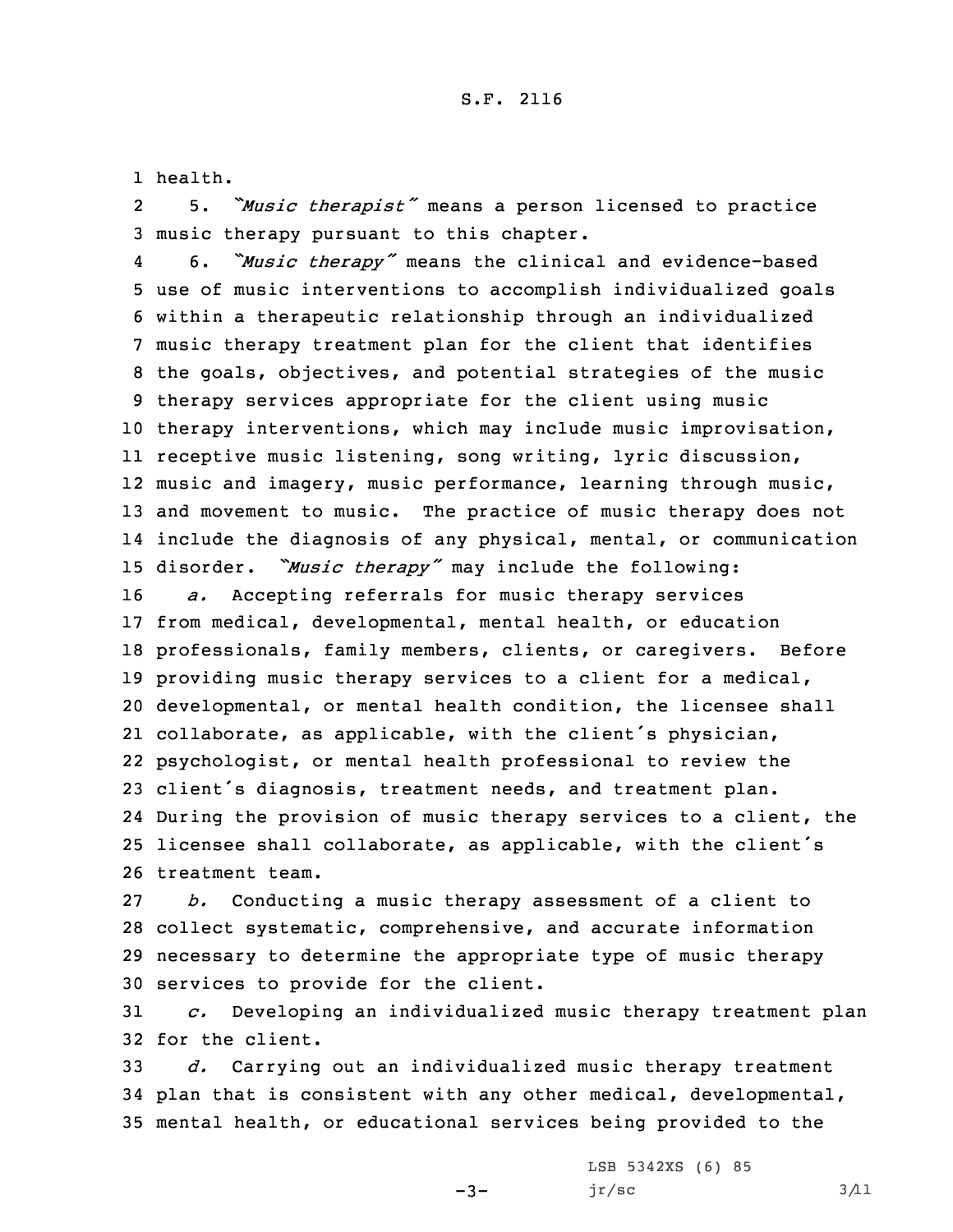1 client.

2 *e.* Evaluating the client's response to music therapy and 3 the individualized music therapy treatment plan and suggesting 4 modifications, as appropriate.

 *f.* Developing <sup>a</sup> plan for determining when the provision of music therapy services is no longer needed in collaboration with the client, any physician, or other provider of health care or education of the client, any appropriate member of the family of the client, and any other appropriate person upon whom the client relies for support.

11 *g.* Minimizing any barriers so that the client may receive 12 music therapy services in the least restrictive environment. 13 *h.* Collaborating with and educating the client and the 14 family or caregiver of the client or any other appropriate

15 person about the needs of the client that are being addressed 16 in music therapy and the manner in which the music therapy 17 addresses those needs.

18 Sec. 6. NEW SECTION. **154G.2 Department —— duty to** 19 **administer.**

 1. The department shall administer this chapter and, for that purpose, the department shall, insofar as practicable, be considered <sup>a</sup> board for purposes of this chapter and chapters 147 and 272C.

24 2. The department's duties shall include but are not limited 25 to the following:

 *a.* Act on matters concerning licensure and the process of applying for, granting, suspending, imposing supervisory or probationary conditions upon, reinstating, and revoking <sup>a</sup> 29 license.

30 *b.* Develop continuing education requirements as <sup>a</sup> condition 31 of license renewal.

32 *c.* Appoint members of the advisory board for musical 33 therapy.

34 *d.* Periodically evaluate requirements for licensure in 35 other states and make recommendations to the general assembly

 $-4-$ 

LSB 5342XS (6) 85  $jr/sec$  4/11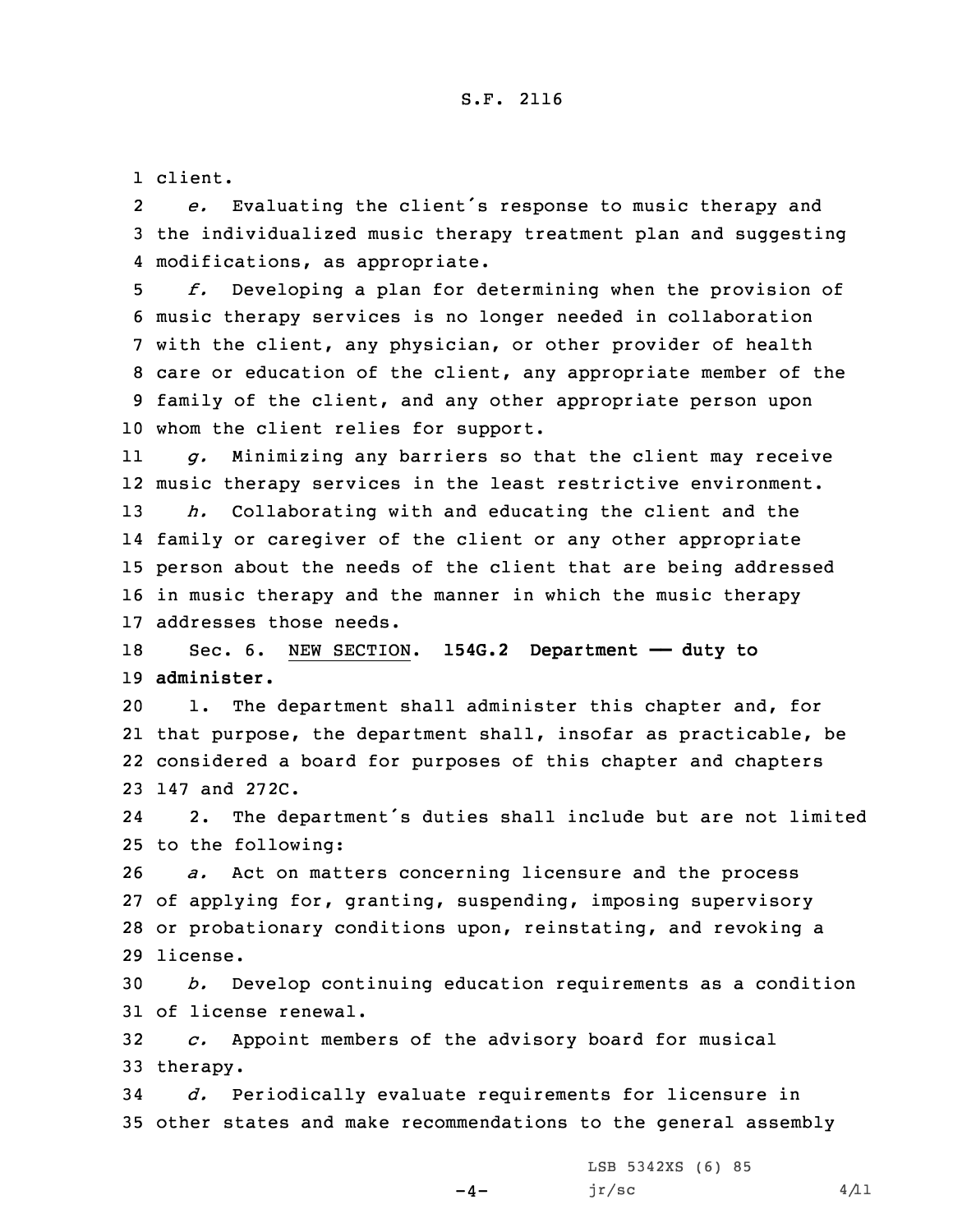1 regarding reciprocity between other states that require 2 licensure of music therapists.

3 *e.* Establish <sup>a</sup> fee schedule for submitting an application, 4 issuing initial licenses, and issuing license renewals.

 3. The professional licensure division of the department shall perform administrative, clerical, or ministerial functions incident to the department's administration of this chapter, including accepting applications for licensure or licensure renewal on behalf of the department and forwarding such applications to the director for the director's consideration, administering examinations to applicants for licensure, collecting fees paid under this chapter, and any other functions at the request of the director.

14 Sec. 7. NEW SECTION. **154G.3 Requirements for licensure.** 15 1. To qualify for <sup>a</sup> license to practice music therapy, an 16 applicant shall meet all of the following requirements: 17 *a.* Be at least eighteen years of age.

 *b.* Hold <sup>a</sup> bachelor's degree or higher in music therapy, or its equivalent, from <sup>a</sup> program within an accredited college or university which program has been approved by the American music therapy association or any successor organization.

22 *c.* Provide proof of passing the examination for board 23 certification offered by the certification board for music 24 therapists, or any successor organization, or provide proof of 25 being transitioned into board certification.

26 *d.* Hold in good standing <sup>a</sup> designation approved by the 27 department, including any of the following:

28 (1) The credential "music therapist - board certified" 29 granted by the certification board for music therapists.

 (2) <sup>A</sup> professional designation of registered music therapist, certified music therapist, or advanced certified music therapist and listed as such on the national music therapy registry.

34 *e.* Have successfully completed <sup>a</sup> minimum of one thousand 35 two hundred hours of clinical training, with at least one

 $-5-$ 

LSB 5342XS (6) 85  $jr/sec$  5/11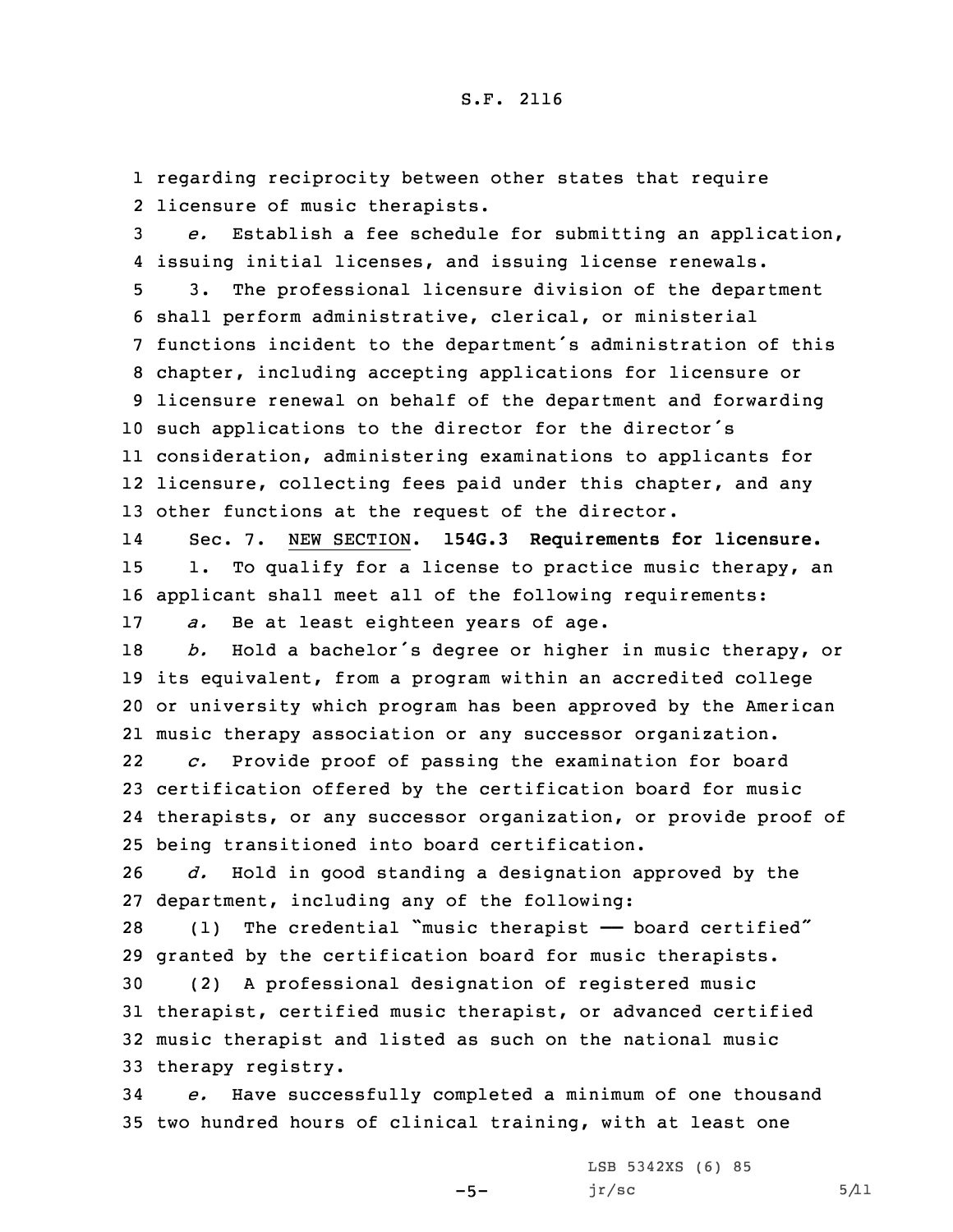hundred eighty hours in pre-internship experiences and at least nine hundred hours in internship experiences, provided that the internship is approved by an academic institution, the American music therapy association, or both, or any successor organization.

6 *f.* Show evidence of physical, mental, and professional 7 capability for the practice of music therapy in <sup>a</sup> manner 8 acceptable to the department.

 *g.* Show evidence, upon review by the department, that the applicant has not had <sup>a</sup> license to practice music therapy or other health care license, registration, or certificate refused, revoked, or suspended by any other jurisdiction for reasons that relate to the applicant's ability to practice music therapy unless that license, registration, or certification has been restored to good standing by that jurisdiction.

 2. The application must be accompanied by the initial license fee and application fee established by the department and by the documents, affidavits, and certificates necessary to establish that the applicant possesses the necessary qualifications.

22 Sec. 8. NEW SECTION. **154G.4 Use of title —— exceptions.** 1. <sup>A</sup> person shall not represent oneself to the public as <sup>a</sup> music therapist or as being otherwise authorized to practice music therapy or use any titles, words, letters, abbreviations, or insignia indicating or implying that the person is <sup>a</sup> licensed music therapist unless the person has been licensed according to this chapter.

 2. This chapter and chapter 147 do not prevent any person licensed, certified, or regulated under Iowa law in another profession or occupation, or personnel supervised by <sup>a</sup> licensed professional in this state, from performing work, including the use of music, incidental to the practice of the person's licensed, certified, or regulated profession or occupation if that person does not represent oneself as <sup>a</sup> music therapist.

 $-6-$ 

LSB 5342XS (6) 85  $jr/sec$  6/11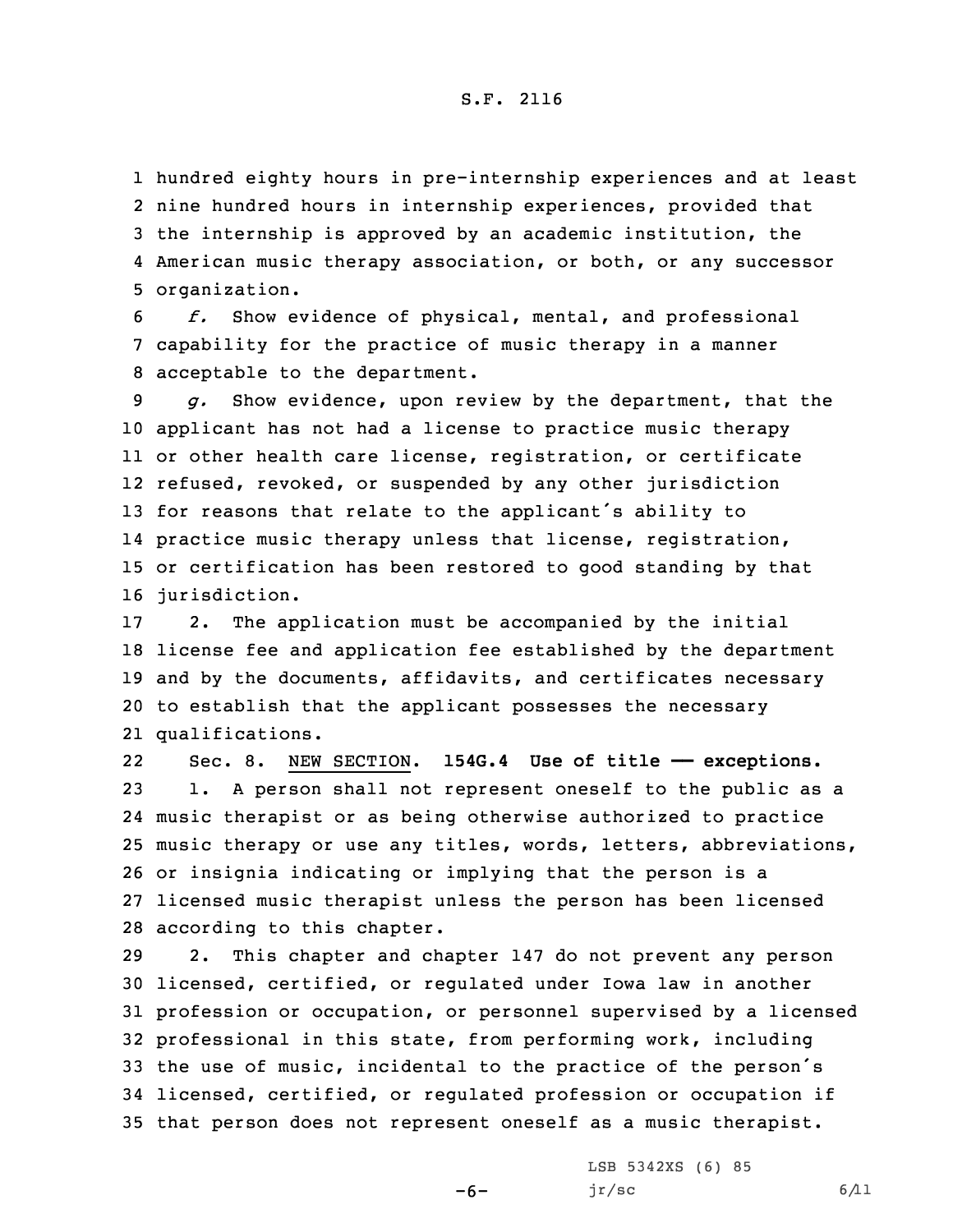1 3. This chapter and chapter 147 do not restrict the practice, services, or activities of any person whose training and national certification attests to the person's preparation and ability to practice the person's certified profession or occupation if that person does not represent oneself as <sup>a</sup> music therapist.

 4. This chapter and chapter 147 do not restrict any practice of music therapy that is an integral component of <sup>a</sup> program of study for students enrolled in an accredited music therapy program if the student does not represent oneself as <sup>a</sup> music therapist.

12 5. This chapter and chapter 147 do not restrict any person 13 who practices music therapy under the supervision of <sup>a</sup> licensed 14 music therapist if the person does not represent oneself as <sup>a</sup> 15 music therapist.

16 Sec. 9. NEW SECTION. **154G.5 Licensure renewal requirements** 17 **—— forfeiture —— inactive status.**

18 1. Every license issued under this chapter shall be renewed biennially. <sup>A</sup> license shall be renewed upon payment of <sup>a</sup> renewal fee if the applicant is not in violation of any of the terms of this chapter at the time of application for renewal. The following shall also be required for license renewal:

<sup>23</sup> *a.* Proof of maintenance of the applicant's status as <sup>a</sup> board 24 certified music therapist.

 *b.* Proof of completion of <sup>a</sup> minimum of forty hours of continuing education in <sup>a</sup> program approved by the certification board of music therapists, or any successor organization, and any other continuing education requirements established by the department.

30 2. <sup>A</sup> licensee shall inform the department of any changes to <sup>31</sup> the licensee's address. Each licensee shall be responsible for <sup>32</sup> timely renewal of the licensee's license.

33 3. Failure to renew <sup>a</sup> license shall result in forfeiture of 34 the license. Licenses that have been forfeited may be restored 35 within one year of the expiration date on the license upon

 $-7-$ 

LSB 5342XS (6) 85  $jr/sec$  7/11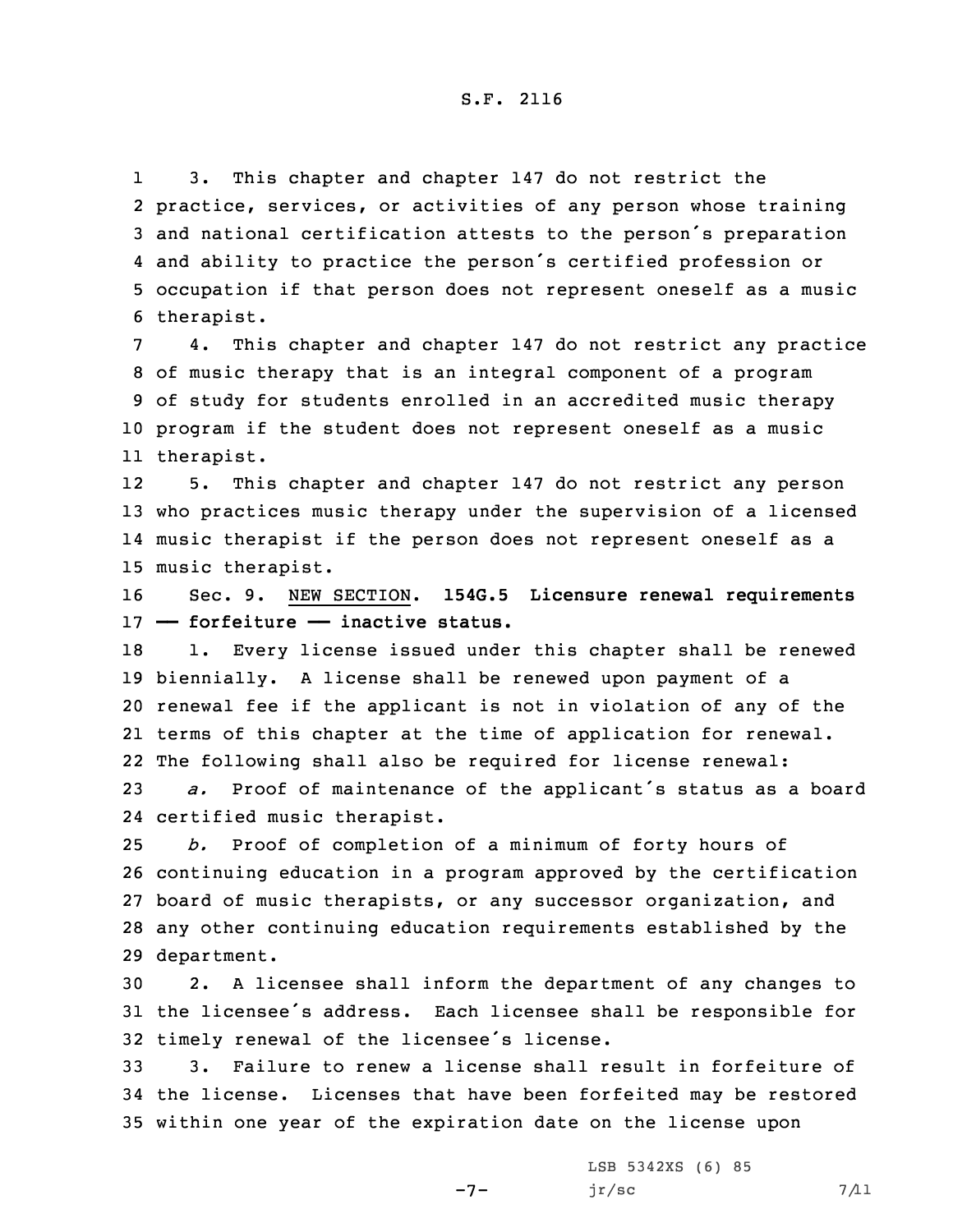payment of renewal and restoration fees. Failure to restore <sup>a</sup> forfeited license within one year of the date of its expiration shall result in the automatic revocation of the license, and the department shall require the individual to reapply for licensure.

 4. Upon written request of <sup>a</sup> licensee and payment of an inactive status fee, the department may place an active license on inactive status. The licensee, upon request and payment of the inactive license fee, may continue on inactive status for <sup>a</sup> period up to two years. An inactive license may be reactivated at any time by making <sup>a</sup> written request to the department and by fulfilling requirements established by the department. Sec. 10. NEW SECTION. **154G.6 Advisory board of music** 14 **therapy.**

 1. The director of the department shall appoint <sup>a</sup> five-member advisory board of music therapy. Members of the advisory board must be licensed to practice music therapy and shall serve at the pleasure of the director. Members shall be appointed for staggered terms of three years. Members of the advisory board do not receive per diem or expenses.

21 2. The department shall consult with the advisory board and 22 the board shall advise on the following matters:

23 *a.* Approving and prescribing the examination required under 24 section 154G.3, subsection 1, paragraph *"b"*.

25 *b.* Establishing <sup>a</sup> fee schedule for applications, initial 26 licenses, license renewals, license restoration, and inactive 27 status requests.

28 *c.* Establishing continuing education requirements.

 Sec. 11. NEW SECTION. **154G.7 Suspension and revocation.** The department shall revoke, suspend, or refuse any license granted pursuant to this chapter, or refuse to grant <sup>a</sup> license pursuant to this chapter, when the licensee fails or refuses to pay an examination, license, or renewal fee required by law or when the licensee is guilty of any of the following acts or omissions:

-8-

LSB 5342XS (6) 85  $jr/sec$  8/11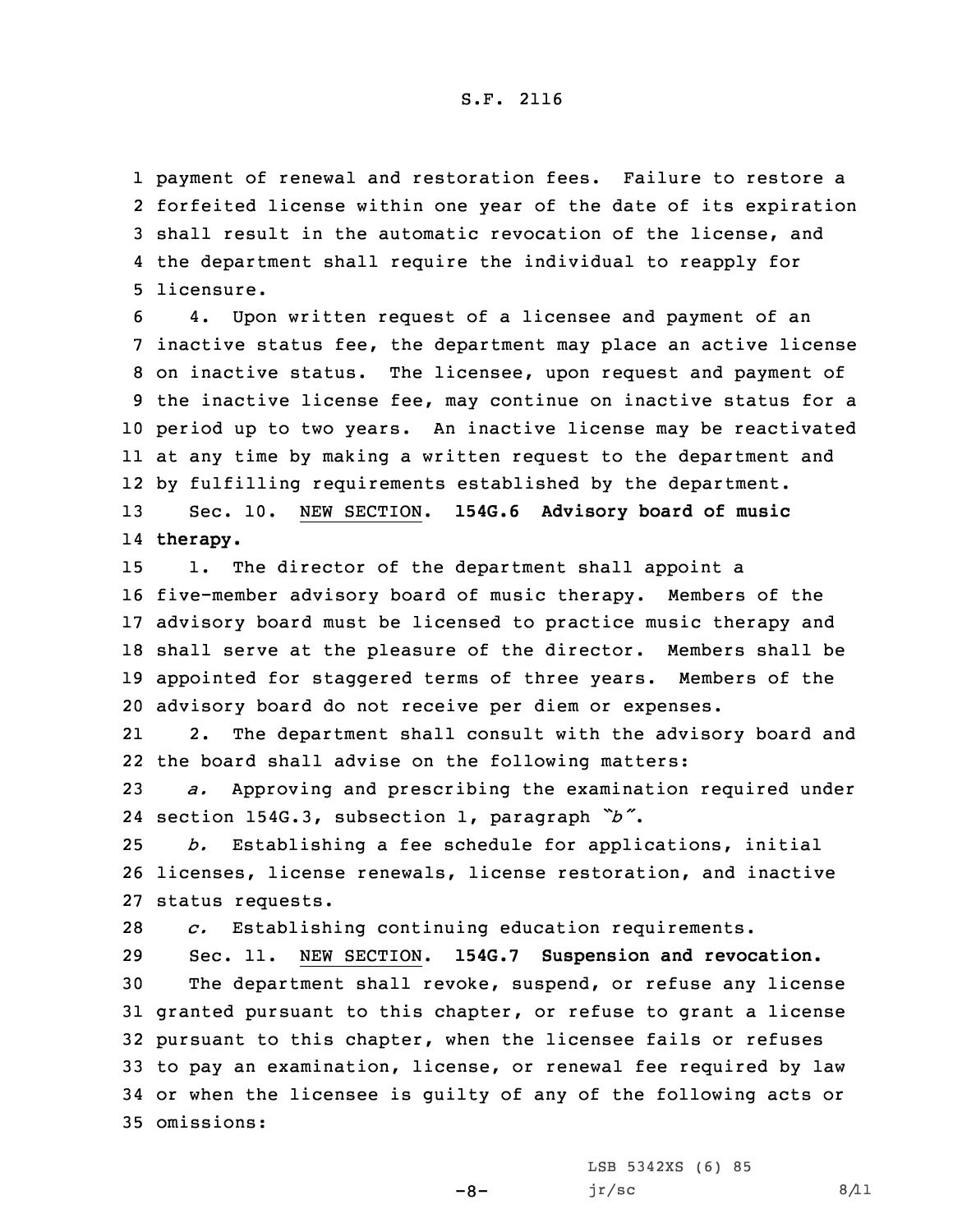11. Fraud in procuring <sup>a</sup> license.

22. Professional incompetence.

 3. Knowingly making misleading, deceptive, untrue, or fraudulent representations in the practice of the licensee's profession or engaging in unethical conduct or practice harmful or detrimental to the public. Proof of actual injury need not be established.

 4. Habitual intoxication or addiction to the use of drugs. 5. Conviction of <sup>a</sup> felony related to the profession or occupation of the licensee. <sup>A</sup> copy of the record of conviction or plea of guilty shall be conclusive evidence.

126. Fraud in representation as to skill or ability.

13 7. Use of untruthful or improbable statements in

14 advertisements.

15 8. Willful or repeated violations of the provisions of this 16 chapter.

17 Sec. 12. NEW SECTION. **154G.8 Deposit and use of moneys** 18 **collected.**

19 1. The department shall set the license fees and renewal 20 fees for all licenses issued pursuant to this chapter, by rule, 21 based upon the actual costs of licensing.

22 2. All fees assessed pursuant to this chapter shall be 23 retained as repayment receipts by the department, and such 24 fees received shall be used exclusively to offset the costs of 25 administering this chapter.

 3. Notwithstanding section 8.33, fees collected by the department that remain unencumbered or unobligated at the close of the fiscal year shall not revert but shall remain available for expenditure for the purposes designated until the close of the succeeding fiscal year.

31 Sec. 13. NEW SECTION. **154G.9 Rulemaking.**

 The department shall adopt rules consistent with this chapter, chapter 147, and chapter 272C as necessary for the performance of its duties under this chapter, chapter 147, and chapter 272C.

-9-

LSB 5342XS (6) 85  $jr/sec$  9/11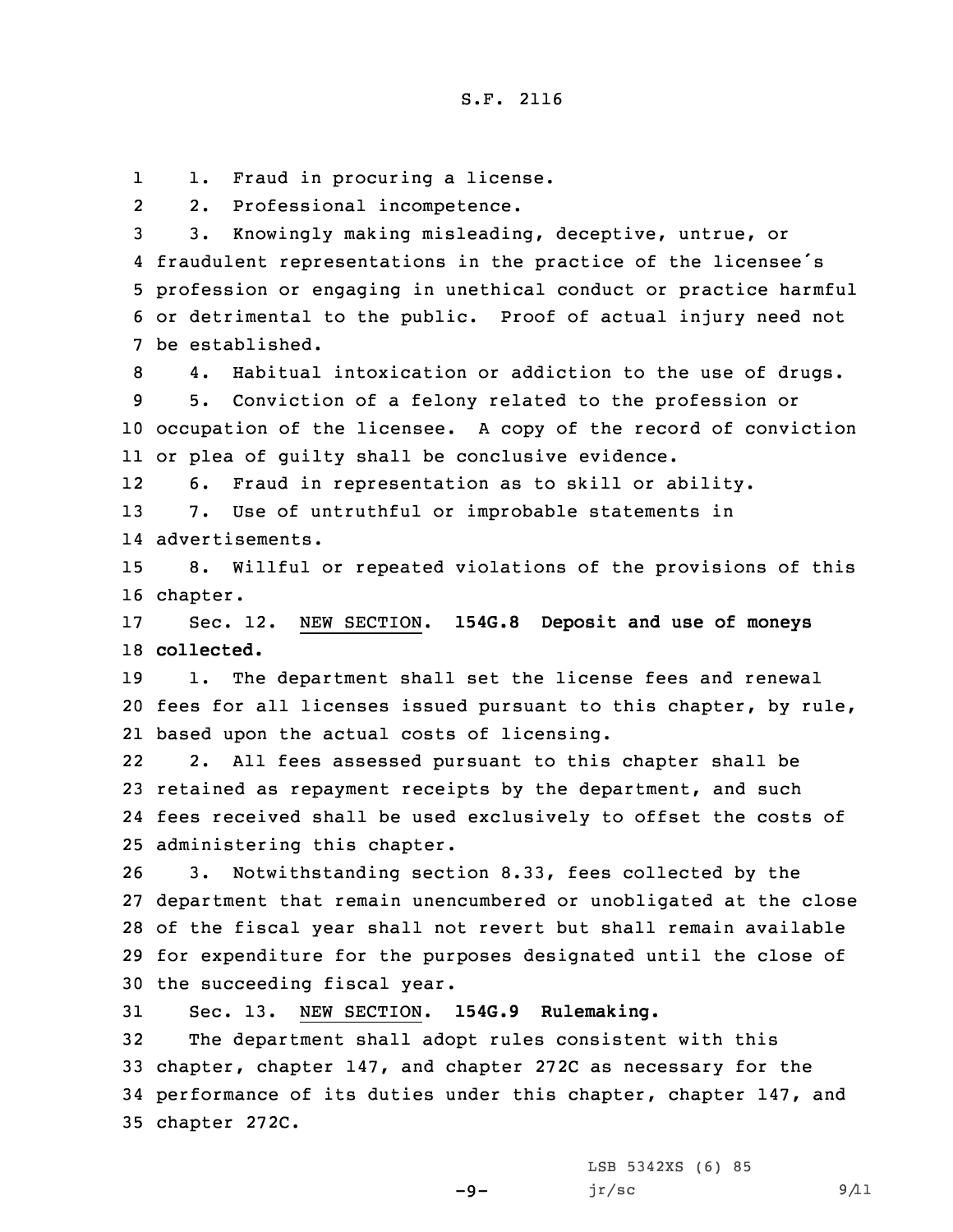1 Sec. 14. Section 272C.1, subsection 6, Code 2014, is amended 2 by adding the following new paragraph:

3 NEW PARAGRAPH. *ag.* The department of public health, when 4 administering chapter 154G.

5 Sec. 15. INITIAL BOARD.

 1. Notwithstanding the requirement of licensure pursuant to section 154G.5, the initial members of the board of music therapy established pursuant to this Act shall be appointed by the director of the department of public health as follows to the following terms:

11 a. Three professional members holding <sup>a</sup> designation 12 described in section 154G.3, subsection 1, paragraph "d", shall 13 be appointed for <sup>a</sup> term of three years.

14 b. Two professional members holding <sup>a</sup> designation described <sup>15</sup> in section 154G.3, subsection 1, paragraph "d", shall be 16 appointed for <sup>a</sup> term of two years.

17 2. Subsequent appointments to the board shall be for <sup>a</sup> term 18 of three years, in accordance with section 154G.6.

## 19 EXPLANATION

20 **The inclusion of this explanation does not constitute agreement with** 21**the explanation's substance by the members of the general assembly.**

22 This bill enacts new Code chapter 154G, which requires the 23 licensing of music therapists. The bill provides <sup>a</sup> definition 24 for the practice of music therapy.

25 The bill provides that the practice of music therapy shall be 26 regulated by the department of public health and advised by <sup>a</sup> 27 five-member advisory board of licensees.

28 The bill authorizes the department, in consultation with the 29 advisory board, to establish fees relating to licensure under 30 Code chapter 154G.

 The bill requires the department, in consultation with the advisory board, to adopt rules consistent with Code chapter 147, relating to licensure of health professionals, generally, new Code chapter 154G, and Code chapter 272C, relating to regulation of licensed professions and occupations and to

 $-10-$ 

LSB 5342XS (6) 85  $jr/sec$  10/11